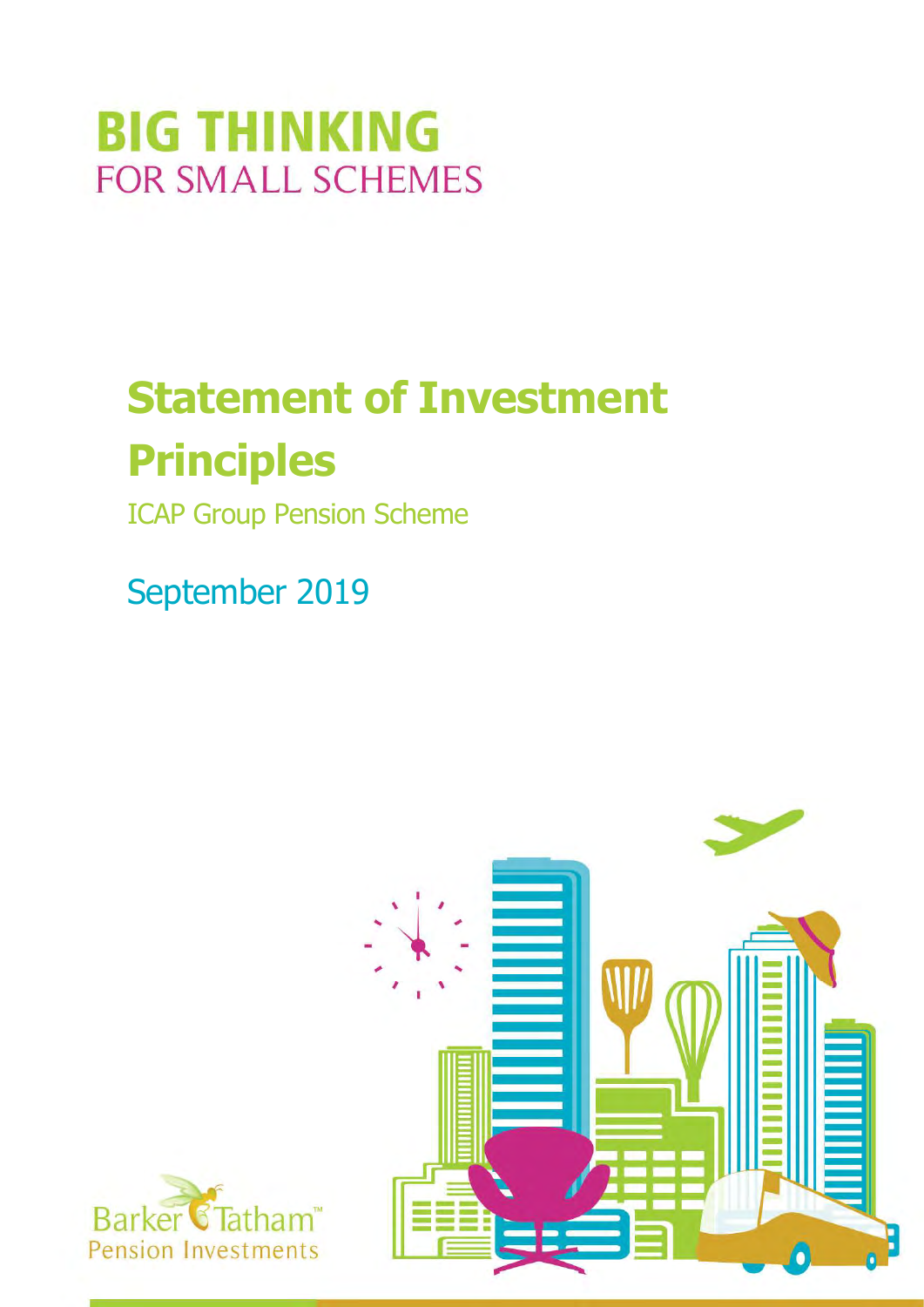## 1. Introduction

Under the Pensions Act 1995, as amended by the Pensions Act 2004, trustees are required to prepare and review regularly a Statement of Investment Principles, dealing with certain specific matters.

This Investment Statement sets out the principles governing decisions about the investment of the assets of ICAP Group Pension Scheme ("the Scheme"). Before preparing it, the Trustee obtained and considered written professional advice from Barker Tatham Investment Consultants Limited. Prior to finalising this document, it also consulted with the sponsoring employer. Barker Tatham Investment Consultants Limited is licensed by the Institute and Faculty of Actuaries to provide investment advice.

The Trustee review this Statement on a regular basis and will also do so in response to any material changes to the investment arrangements of the Scheme. Formal reviews will be undertaken no less frequently than every 3 years. Any such review will again be based on written expert investment advice and will be in consultation with the Scheme's sponsoring employer.

The SIP was agreed and signed by the Trustee on 26 September 2019.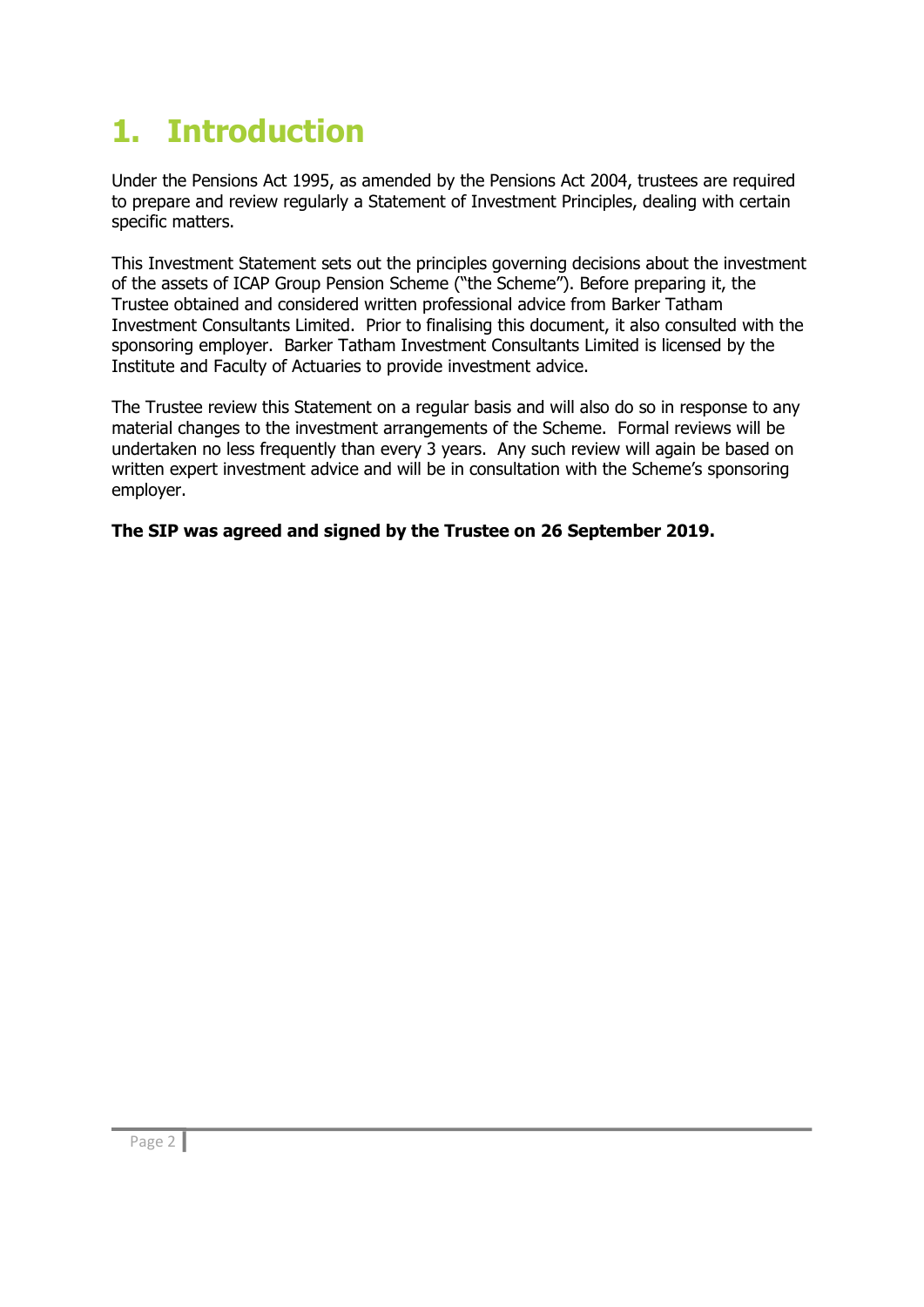## 2. Governance Structure

The Trustee distinguishes between two types of investment decision:

### Strategic investment decisions

These decisions are long-term in nature, and driven by an understanding of the objectives, needs and liabilities of the Scheme.

The Trustee takes all such decisions. Where appropriate this is after receiving written advice from the investment consultant, and consulting, as appropriate, with the employer.

Examples of such decisions include:

- **setting investment objectives;**
- **setting strategic asset allocation;**
- setting benchmarks;
- drafting the Statement of Investment Principles; and
- appointing and removing fund managers.

Work is charged for either by an agreed fee or on a time cost basis. In particular, the investment consultant does not receive commission or any other payments in respect of the Scheme that might affect the impartiality of their advice. The Trustee believes that this is the most appropriate fee structure for the Scheme.

### Tactical investment decisions

Tactical investment decisions are based on views of future market movements.

The Trustee employs a fund manager to make such judgements, and does not interfere with their decisions. Examples of such decisions include:

- selecting individual stocks:
- **temporarily deviating from the strategic asset allocation to take advantage of** better market opportunities; and
- timing of entry or exit from a market.

The fund manager is remunerated by ad valorem charges based on the value of assets managed on behalf of the Scheme. The Trustee believes that this is the most appropriate fee structure for the Scheme.

The fund manager used by the Trustee is authorised and regulated by the FCA.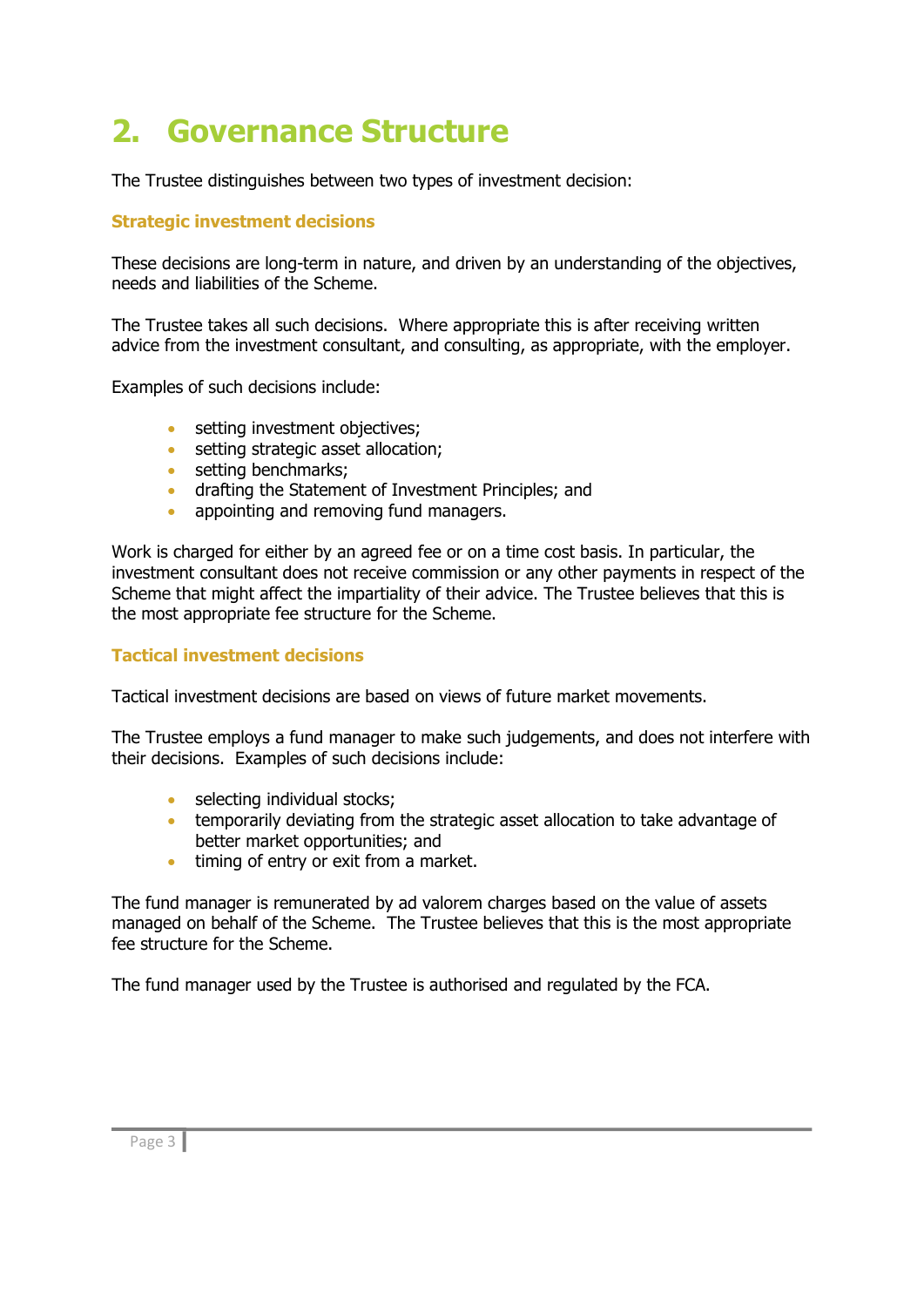### Principles of Investment Governance and New duties for DC Schemes

The Trustee is aware that adherence to the Principles for Investment Governance of Work Based DC Schemes is recommended and the Trustee and advisers work to ensure that the spirit of the Principles is implemented. These Principles are outlined in Section 4 of this Statement.

From April 2015, trustees of DC schemes need to meet new requirements on governance standards, charge controls and communicating about pension flexibilities.

These requirements include:

- meeting certain governance standards and explaining this in the annual chair's report
- appointing a chair of trustees who signs the annual statement
- meeting new charge controls for their default arrangements where the scheme is being used to comply with auto-enrolment duties
- Informing members about the increased range of options they have at retirement.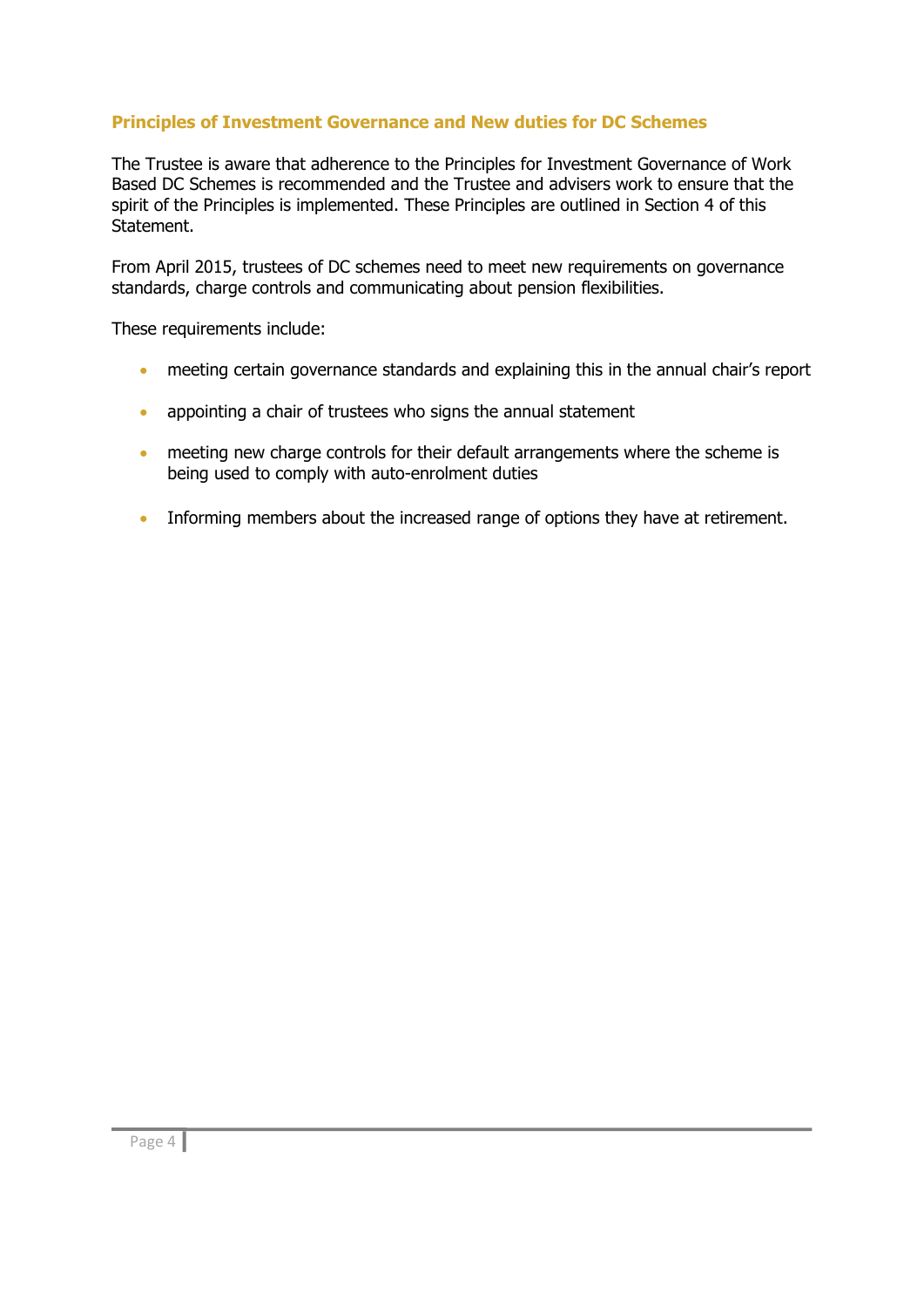## 3. Trustee's Investment Objectives, Policy on Risk and Investment Beliefs

### Trustee's investment objective

The Trustee recognises that members have differing investment needs and that these may change during the course of the members' working lives. The Trustee also recognises that members have different attitudes to risk. The Trustee believes that members should make their own investment decisions based on their individual circumstances and, therefore, see their duty as making available a range of suitable investment options, sufficient to allow members to tailor their own investments.

The Trustee also recognises that some members may not believe themselves able to make an investment decision and, as such, the Trustee makes available a default option.

The Trustee regularly reviews the suitability of the options provided and from time to time will change or introduce additional investment options, as appropriate.

### Trustee's policy with regard to risk

The Trustee is mindful of their responsibility to provide members with an appropriate range of investment funds.

The Trustee recognises that in a defined contribution arrangement members assume the investment risks themselves. The Trustee further recognises that members are exposed to different types of risk at different stages of their working lifetimes. Broadly speaking, the following types of risk can be identified:

### Investment-Return Risk

This is the risk that the investment return over the members' working lives will not keep pace with inflation and does not provide adequate savings to meet members' retirement income needs.

### Underperformance Risk

This is the risk that the investment vehicles in which monies are invested underperform the expectations of the Trustee.

### Annuity-Rate Risk

This is the risk that a member's ability to purchase an adequate annuity at retirement is compromised by rising annuity prices.

### Market Movement Risk

The risk that investment market movements in the period immediately prior to retirement leads to a substantial reduction in the level of members' retirement savings.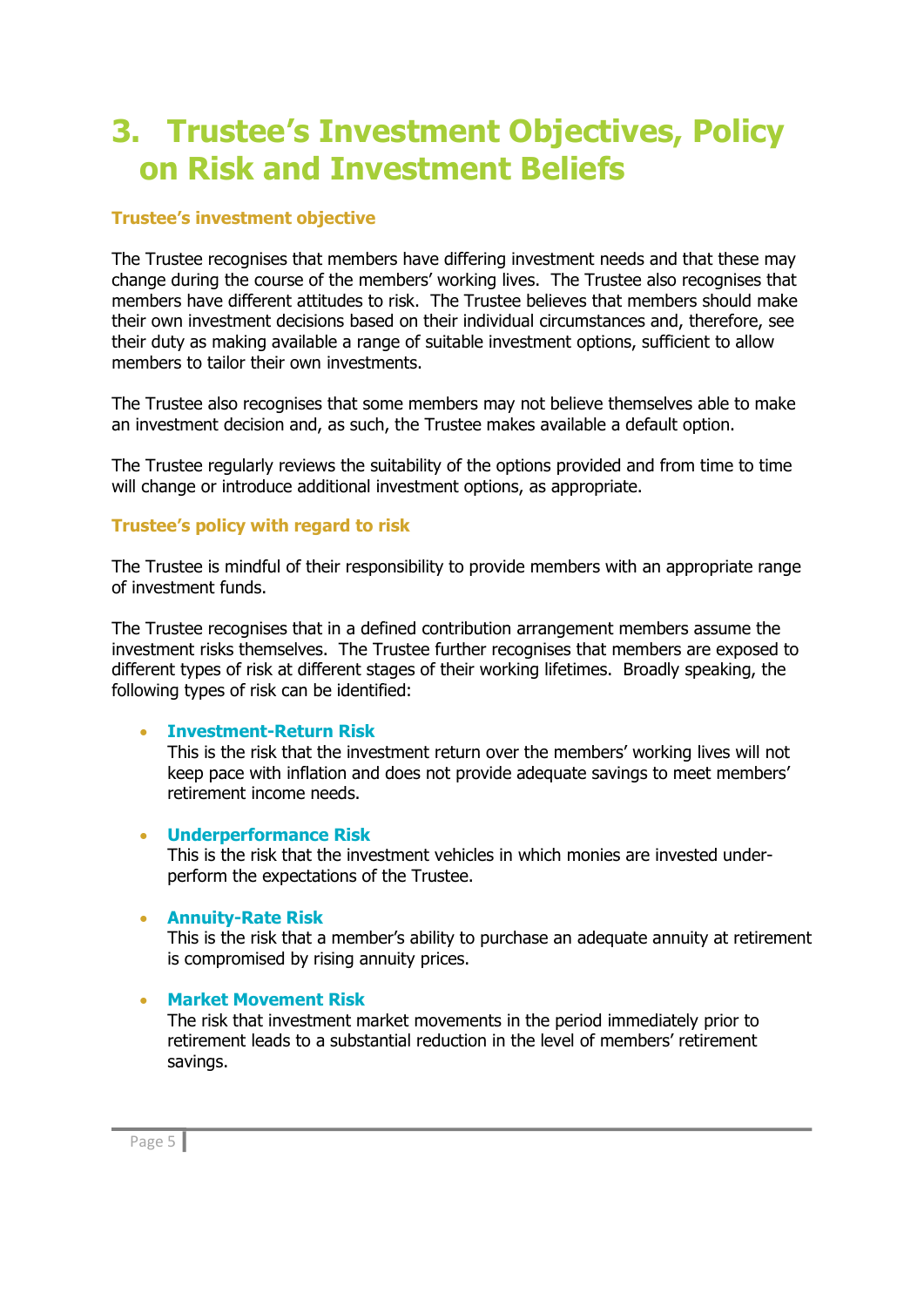### Lump-Sum Risk

When close to retirement, a member may still be fully invested in those asset classes (every type except Cash), which are subject to volatility in capital-value terms.

### Market-Switching Risk

If there is to be switching between investment vehicles and it is performed wholesale, members may be unnecessarily exposed to the fluctuations in the markets on a particular day.

### Underlying investment principles

The Trustee, having taken investment advice, has adopted the investment strategy based on the following underlying principles:

- long term growth on investments options that invest predominantly in equities and other growth seeking asset classes (e.g. diversified growth funds) will exceed price inflation and general salary growth
- the long-term returns on bonds and cash options will be lower than the largely equity invested options
- **•** bond funds broadly match the price of annuities, and so investing in a bond fund is expected to provide some protection for the amount of projected pension that a member could expect to purchase at retirement
- cash funds provide protection against changes in short term capital values, and may be appropriate for members taking all, or part, of their retirement benefits in the form of a cash lump sum (although it is not guaranteed that these funds will not fall in value).

In choosing the Scheme's investment options, the Trustee has considered:

- a full range of asset classes, including alternative asset classes;
- the suitability of each asset class within a defined contribution scheme;
- the need for appropriate diversification; and
- for the default strategy, the scheme membership.

The member options are invested predominantly on regulated markets (with investments not on regulated markets being kept to a prudent level) and properly diversified to avoid excessive reliance on any particular asset, issuer or group of undertakings so as to avoid, as far as is reasonably possible, accumulations of risk in the individual member's portfolios as a whole. Investment in derivatives is only made by the managers in so far as they contribute to the reduction of investment risks or facilitate efficient portfolio management and are managed such as to avoid excessive risk exposure to a single counterparty or other derivative operations.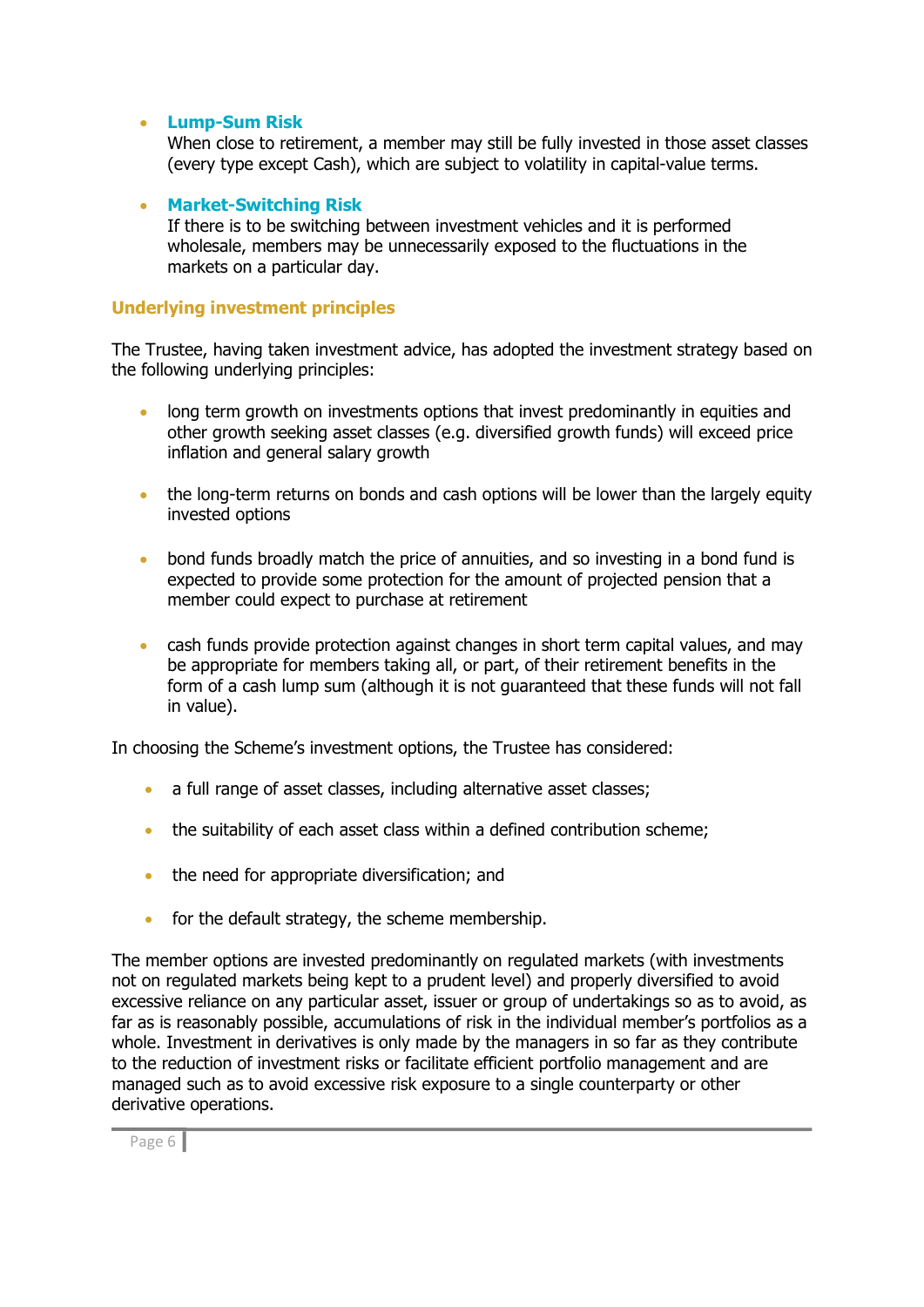## 4. Principles for Investment Governance

These principles were designed by an Investment Governance Group to provide a framework which can be used as a practical checklist to benchmark a scheme's investment governance processes against "best practice".

### Principle 1: Clear roles and responsibilities

 "Roles and responsibilities in relation to investment decision making and governance are clearly defined and communicated to interested parties."

 This lays foundations for the process of investment governance and advocates that schemes have defined and documented roles and responsibilities for each element of the governance chain. The Trustee has outlined these roles in this Statement.

### Principle 2: Effective decision making

"Decisions relating to investment governance are taken on a fully informed basis and the investment governance processes are sound."

 The Trustee makes investment decisions based on quality and timely information provided by professionals that they believe to be best equipped to give that advice.

### Principle 3: Appropriate investment options

"The investment options provided take account of a range of member risk profiles and needs and are designed appropriately."

 The Scheme offers an appropriate default fund and a range of investment options, given the expected risk tolerances and requirements of Scheme members.

### Principle 4: Appropriate default strategy

"An appropriately designed investment strategy is offered for members who prefer not to make a choice."

- A relatively straightforward default strategy is set up that caters for the majority of members, given the profile of the members.
- The lifestyling arrangement currently in place specifically targets the purchase of an annuity at retirement together with a cash lump sum.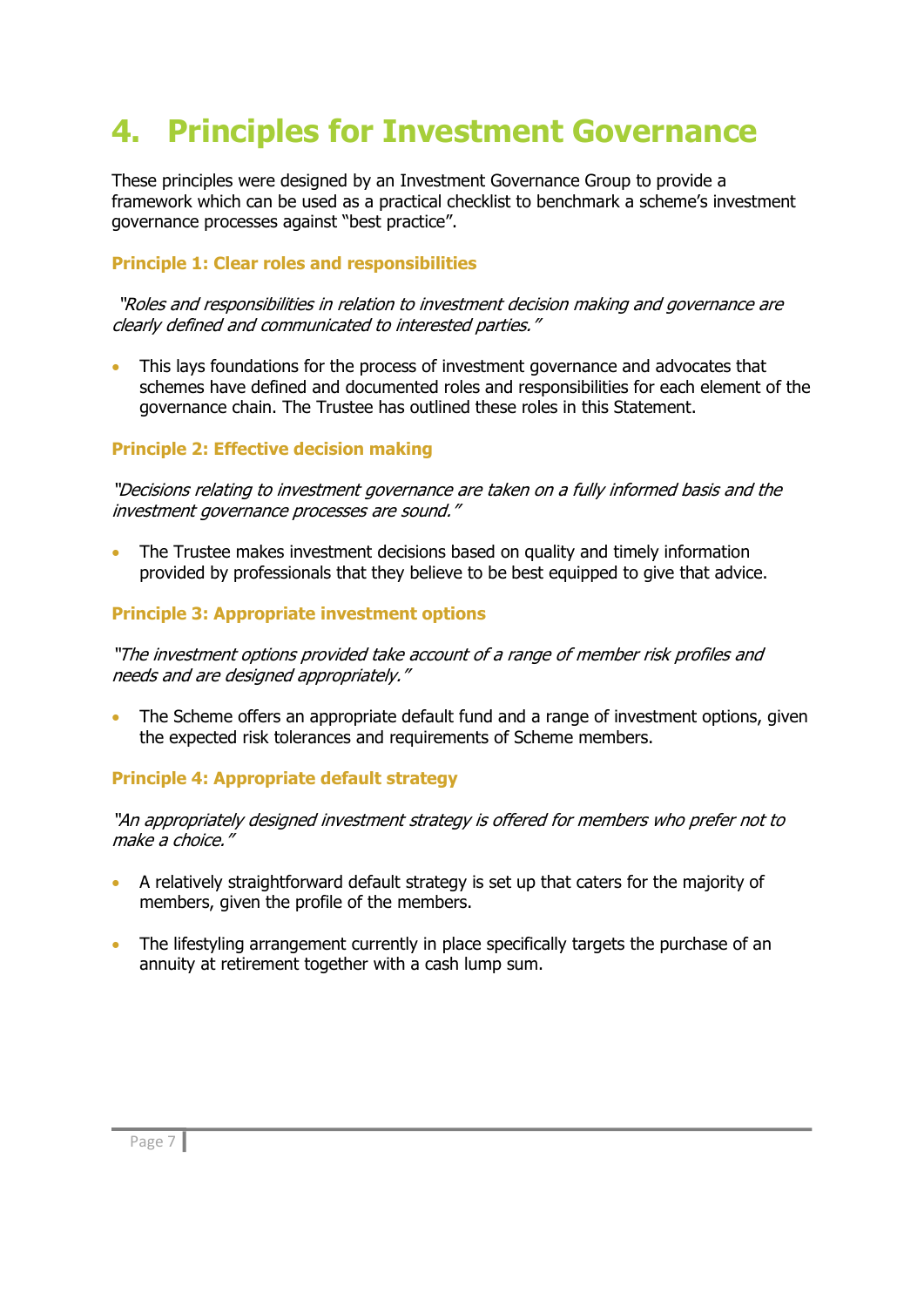### Principle 5: Effective performance assessment

"The performance of investment options is monitored."

- The Trustees currently receive:
	- valuation reports from the fund managers
	- annual audited accounts.

### Principle 6: Clear and relevant communication to members

"Clear information on the investment options and their characteristics that will allow members to make informed choices is provided."

- Members are provided with annual summary funding statements, and also information on this is provided in the Scheme's annual report to members.
- A copy of this Statement of Investment Principles is available to members on request.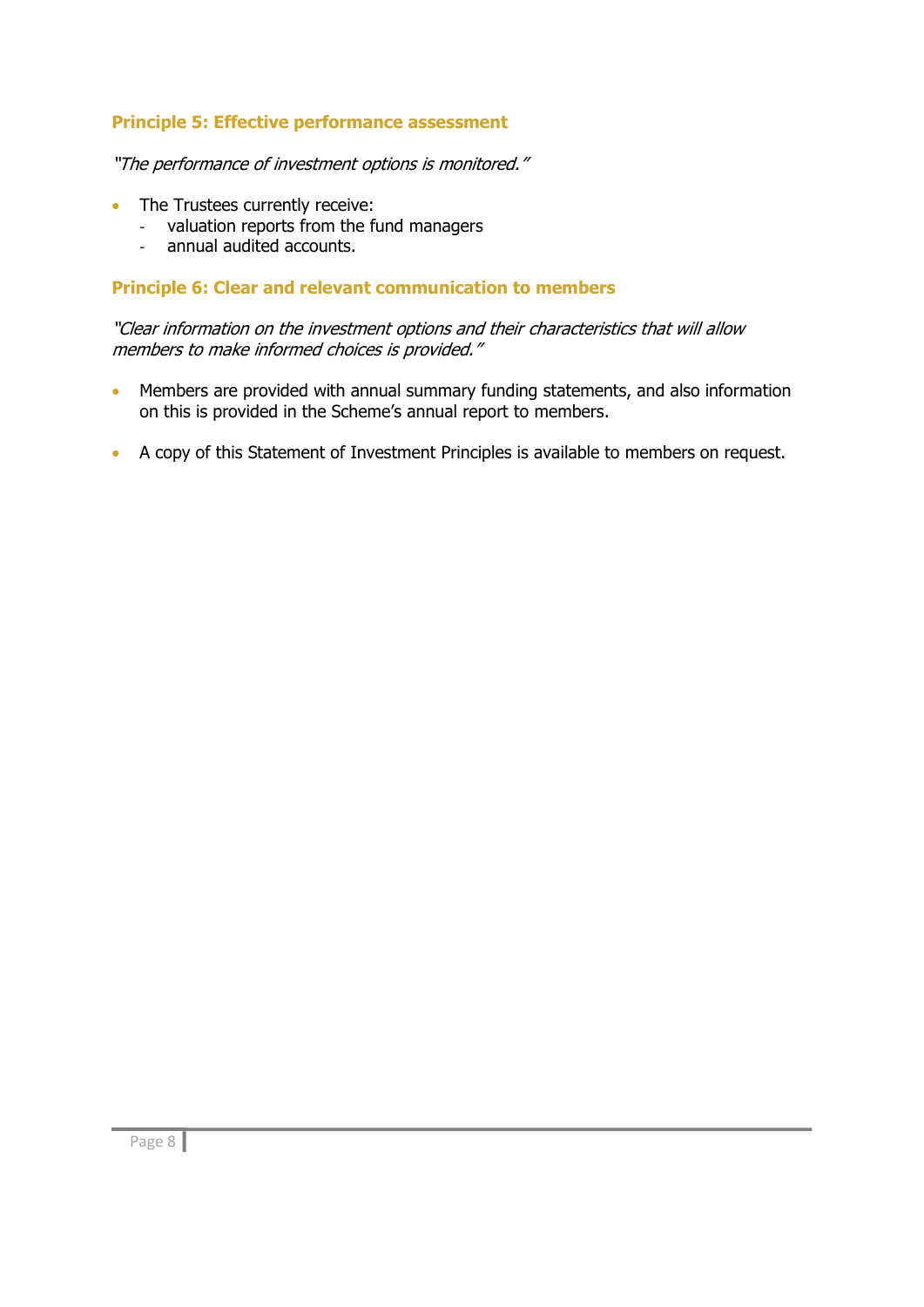## 5. Implementation

### Default Strategy: Standard Life Balanced Managed Lifestyle

The default strategy is a lifestyling arrangement where the investments are switched into lower risk assets as a member approaches retirement in accordance to the chart below.



### Self-select investment options

All of the options in the Standard Life range have been available for members to select as alternatives to the default.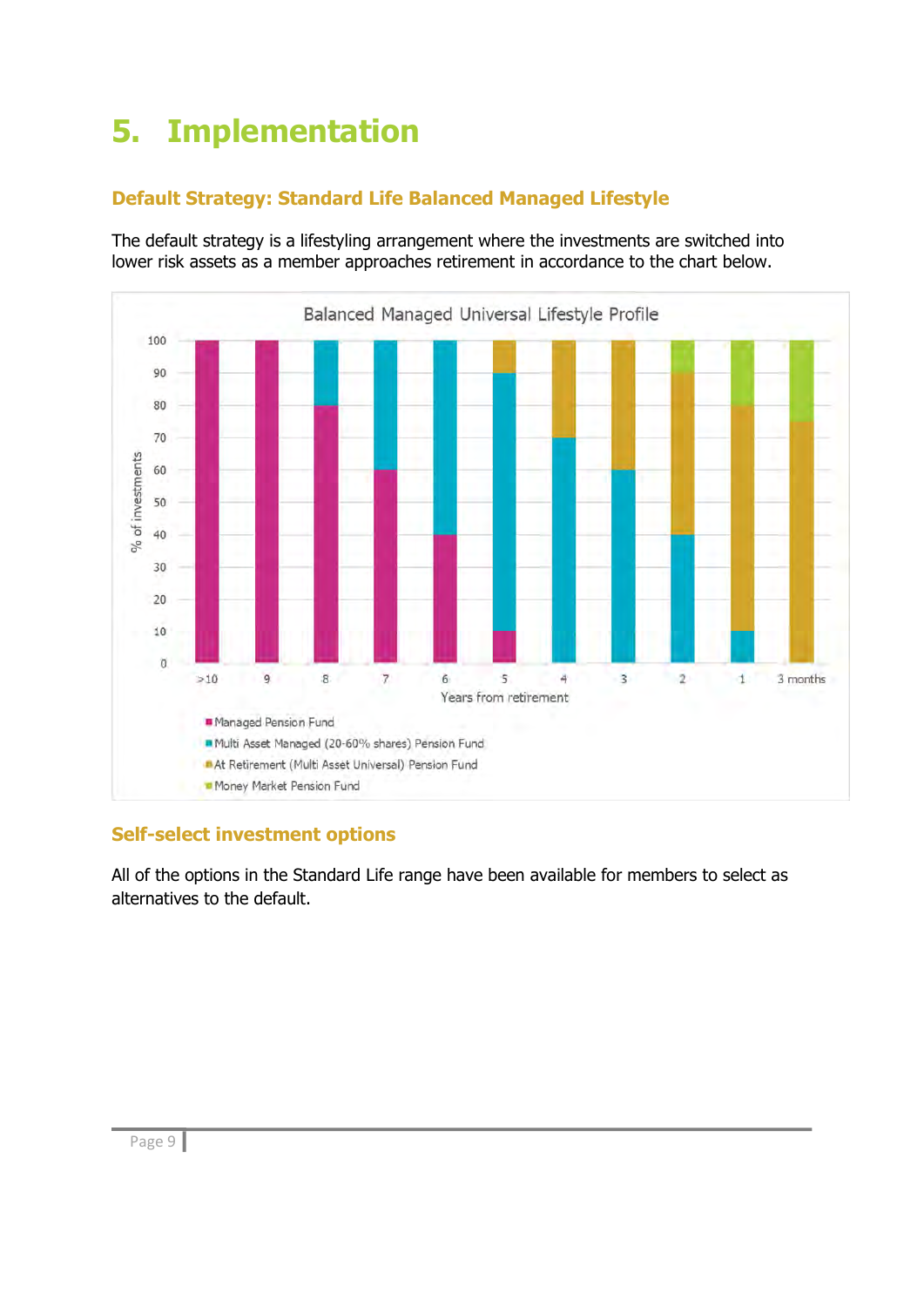## 6. Other matters

### Investment Management Structure

The Trustee has appointed Standard Life as investment manager for all lifestyling and selfselect options.

### Investment restrictions

As the assets of the Scheme are invested in pooled vehicles the investment restrictions applying to these funds are determined by the investment manager.

### Balance between Investments

The Trustee recognises the advantages of diversifying across different asset classes in order to take advantage of different asset class characteristics.

- Reducing the risk that results from investment in any one particular market; and
- Enhancing return.

### Expected Return on Investments

Gilts are the easiest asset class for which to predict the long-term returns. Providing that they are held to maturity, and ignoring reinvestment risk, the return on gilts over their lifetime will be the current Gross Redemption Yield (GRY).

The Trustee bases expected investment returns for other asset classes on this GRY as a starting point. Over the long-term, they expect the following returns per year over and above that of gilts:

| Developed market equities | $+3.0%$ |
|---------------------------|---------|
| Diversified Growth Funds  | $+3.0%$ |
| Corporate bonds           | $+1.0%$ |

### Realisation of Investments

The Scheme's assets are invested in the investment manager's pooled vehicles, which in turn invest in securities traded on recognised exchanges. The Trustee concludes that the majority of the Scheme's investments can be realised at short notice if required.

### Responsible Investment and Corporate Governance

In endeavouring to invest in the best financial interests of the beneficiaries, the Trustee has elected to invest through pooled funds. It acknowledges that it cannot directly influence the environmental, social and governance ("ESG") policies and practices of the companies in which the pooled funds invest.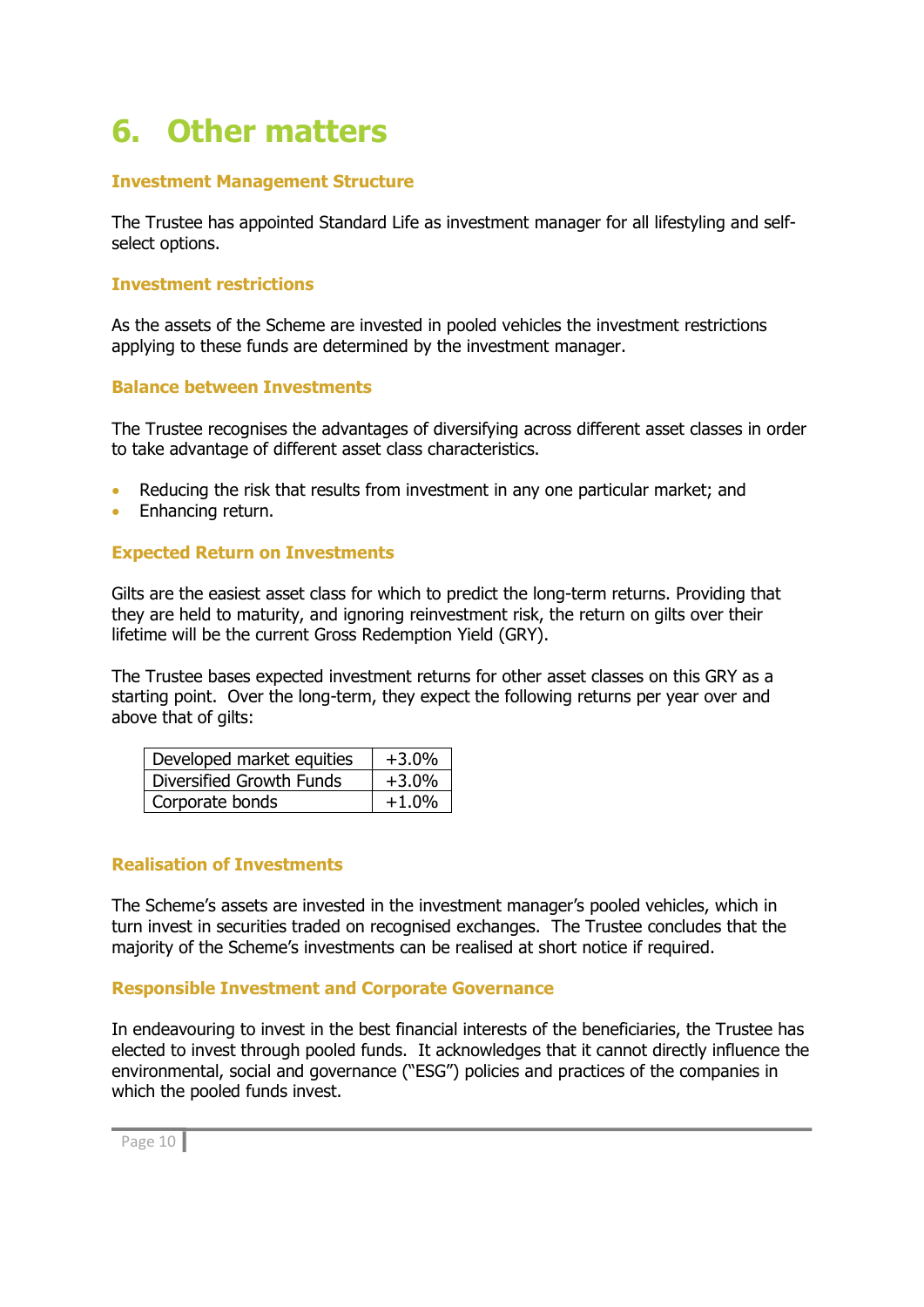In principle, the Trustee believes that ESG factors can have an impact on the performance of its investments; and that the management of ESG risks and the exploitation of ESG opportunities, especially in relation to climate change, can add value to the portfolio. To that effect, the Trustee expects its fund manager, where appropriate, to have integrated ESG factors as part of their investment analysis and decision-making process.

Appropriate weight will be given to ESG factors in the appointment of fund managers.

The Trustee views that the stewardship responsibilities attached to the ownership of shares is important but recognises that investment in pooled funds limits their ability to be fully involved. The Trustee expects their investment manager to report in detail on how they have exercised voting rights attached to shares. The manager is expected to be a signatory to the FRC UK Stewardship Code.

### Default Fund

In relation to the default option for members, the Trustee has selected component funds which state in their objectives that they have taken into account the same ESG factors which the Trustee believes are financially significant.

The Trustee will monitor these funds against the stated ESG policies.

### Additional policies required in this document by October 2020

On 6 June 2019, the Government published the Occupational Pension Schemes (Investment and Disclosure) (Amendment) Regulations which expand the requirements for Statements of Investment Principles such as this. SIPs must be updated before 1 October 2020.

The Trustee's policies are set out below:

### • How they incentivise their appointed investment manager to align investment strategy and decisions with the Trustee's policies, including risk, return and ESG.

The Scheme invests solely in pooled funds where fees charged are a combination of fixed fees and proportion to the assets under management. There are no performancerelated components of the fees.

The only incentivisation that the Trustee can exert is through the decision to retain or to replace the fund manager.

The investment strategies of the pooled funds are aligned to the Trustee's investment objectives by selecting funds with suitable characteristics:

- **Benchmarks**
- Risk budgets
- Constraints
- Approaches (this includes ESG where appropriate)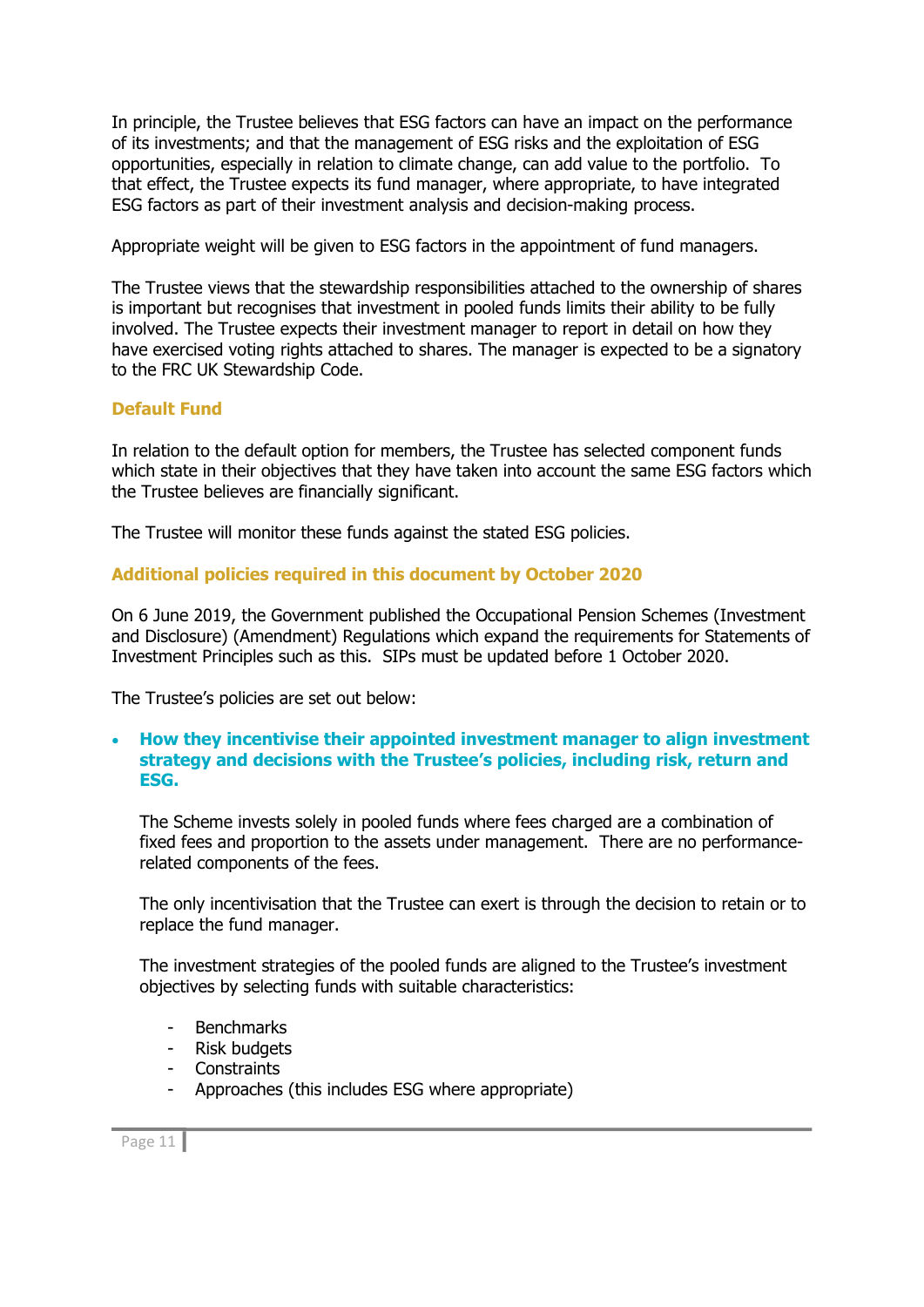The Trustee maximises the probability of their investment objectives being met by selecting an appropriate range of such funds, as well as a suitable combination of funds for the default strategy.

### How the asset manager is incentivised to make decisions on assessments about medium to long term financial and non-financial performance of an issuer of debt or equity. Also, how the managers are incentivised to engage with the issuers in order to improve their performance.

The fund manager is retained subject to, amongst other criteria, achieving adequate medium- to long- term performance. In order to do so, they will need to make assessments about the medium to long term financial performance of debt and equity issuers. They will also need to assess non-financial performance in as much as it may be a source of risk.

It also incentivises them to engage with issuers where this is in the financial interests of the Scheme (i.e. where it will make a material impact on the performance of the funds).

### How the method and time horizon of the evaluation of the manager's performance and remuneration are in line with the Trustee's policies.

The Trustee receives quarterly reports from the fund manager. The Trustee takes into account the performance of the fund manager but does not restrict their analysis to performance alone. More weight is given to longer-term performance than short-term. Performance is compared to the benchmark and outperformance target of each fund, in order to ensure that this is in alignment to the objectives and policies of the Trustee.

In selecting pooled funds, the Trustee takes into account the fees charged by the fund manager. These are judged in terms of value for money given the nature of the funds, particularly the asset class and outperformance target.

The fund manager needs to give the Trustee notice if they plan to change the level of the fees. If this occurs, the Trustee seeks advice from their investment consultant on whether to retain or replace the manager.

### How the Trustee monitors portfolio turnover costs incurred by the manager (and how they define and monitor targeted portfolio turnover or turnover range).

Given the size of the Scheme's investment it would not be cost effective to monitor the turnover or turnover costs directly. The performance figures that the Trustee analyses are net of transactions costs, so this is taken into account indirectly.

The Trustee does not believe that they should micro-manage the level of turnover provided that the net outcome to the scheme is acceptable.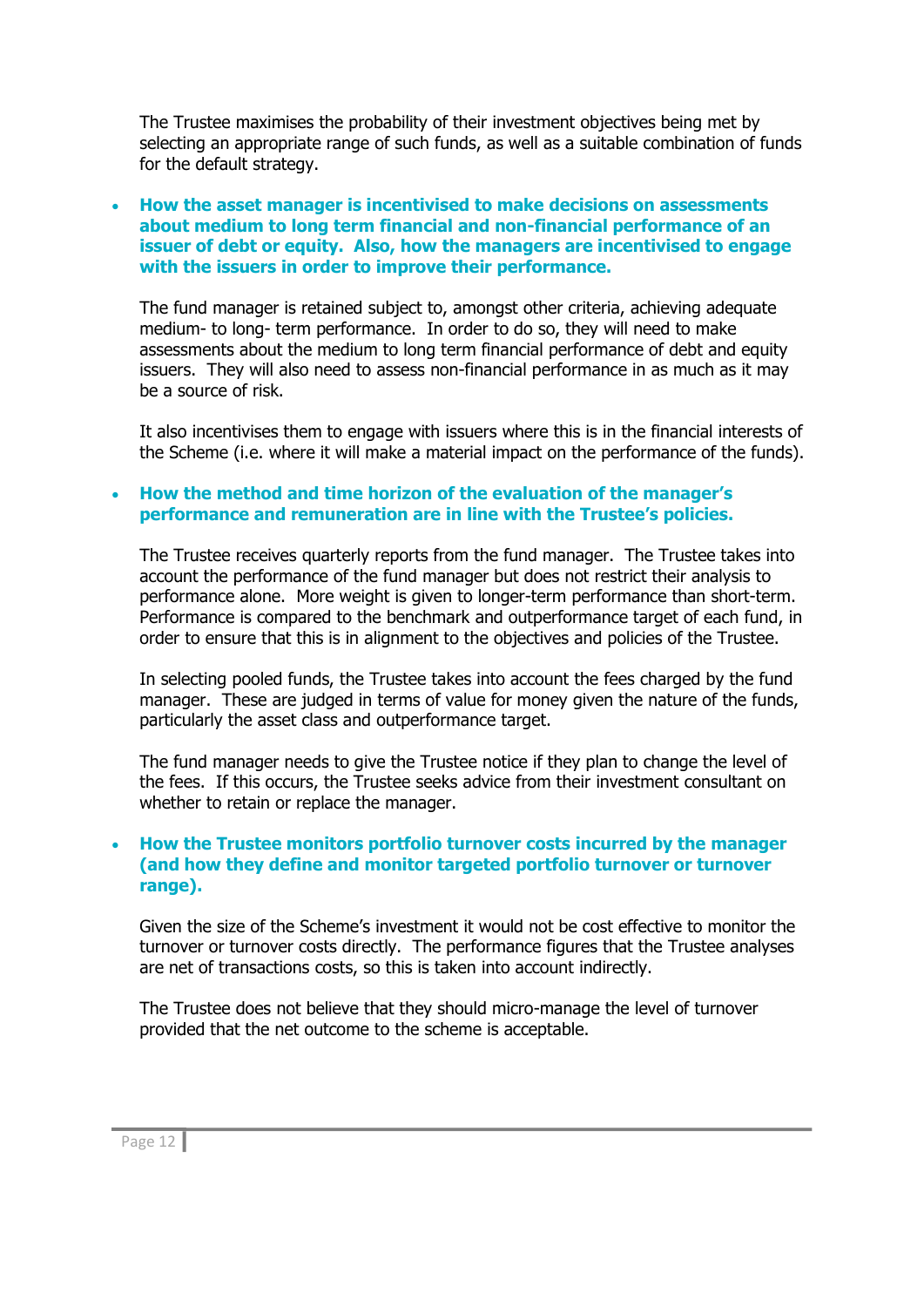### The duration of their arrangement with the asset manager

In order to maintain an incentive for the fund manager to performance well, the Trustee does not enter any fixed term arrangements with their manager. Investments in each pooled fund are only retained for as long as the aim of the fund is consistent with the overall investment objectives of the scheme, and the Trustee has confidence that the fund manager can credibly deliver that aim in a cost-effective manner.